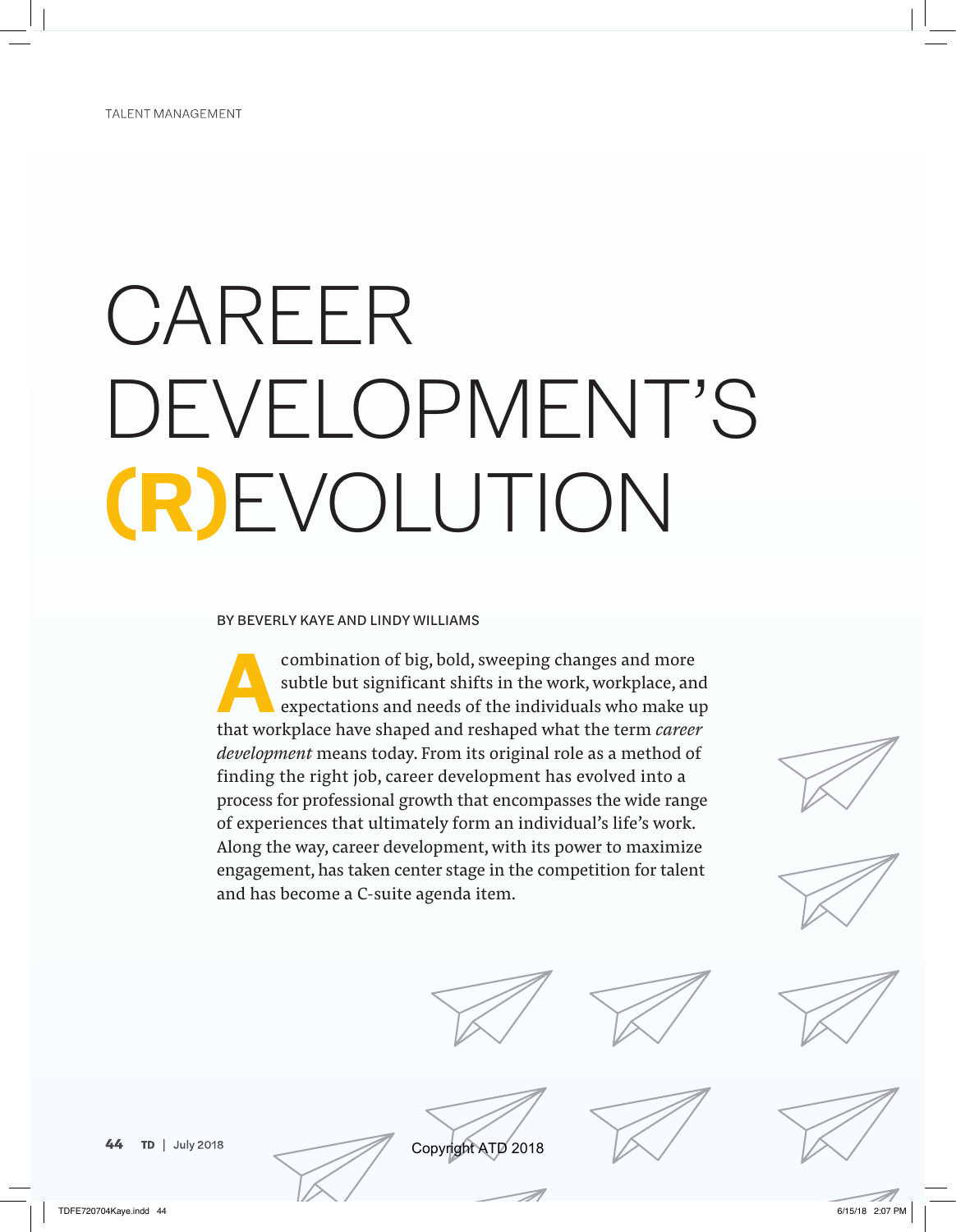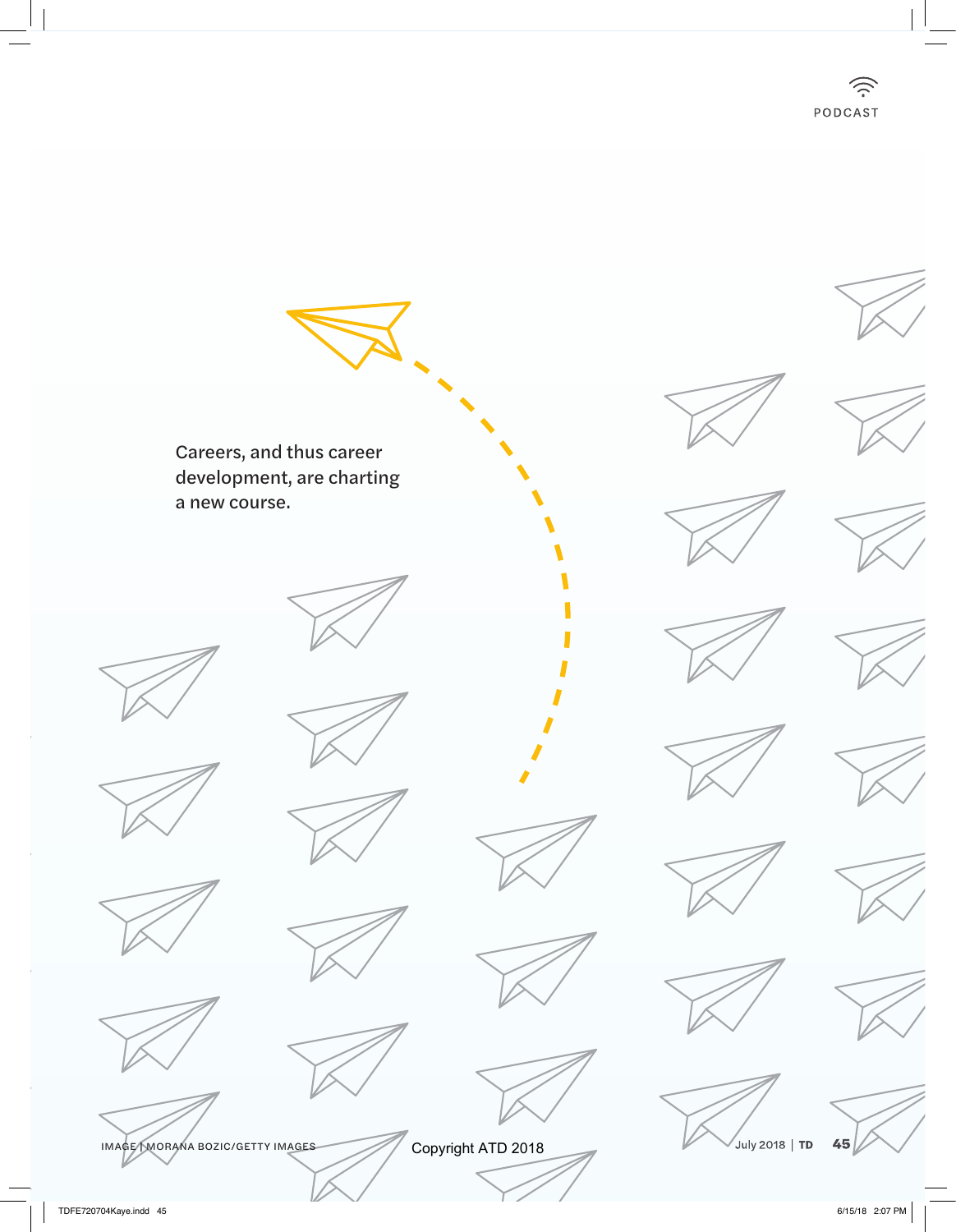Whether this transformation is viewed as a gradual evolution or a more disruptive revolution depends on your vantage point. If you've played a role inside the career development space during the past decade and have navigated some of the changes brought about by the trends outlined in the sidebar on page 47, you are more likely to use the term *revolution* to describe the experience. And even for those who see the changes as evolutionary, it's time to buckle up. Change isn't finished with the career development space.

#### **What hasn't changed?**

Three stakeholders emerged early as a foundational partnership that remains today at the core of the most successful organizational career development efforts. The partnership comprises the individuals navigating careers, the managers of those individuals, and the organizations in which they work. Stakeholders' roles, expectations, and responsibilities have evolved with the changes and shifts mentioned above and will likely continue to adjust and adapt. However, this trio remains essential to building and maintaining a development culture regardless of how small or large the effort.

The individual stakeholder is the central player in the partnership, bringing the energy, motivation, aspirations, and determination to the experience. Unlike 20th-century perceptions of careers as predictable and frequently prescriptive, there is greater acceptance today of the fact that every career is unique—as unique as the individual experiencing it. No two people will follow the same route in exactly the same way. This brings with it the complexity of providing career-focused development to the many while tailoring development experiences to each individual's needs and aspirations. That's not an easy task—and one that puts increasing pressure on the other two partners to deliver what's expected by today's careerists.

The second player in the partnership, the manager, matters now more than ever. Engagement survey results continue to show that the manager-employee relationship, when good, can make an enormous positive difference in how an employee perceives opportunities and engages with the work. The breakdown or absence of a good relationship can damage or destroy engagement and drive employees to seek careers elsewhere. As a result, more organizations are holding managers accountable for having career- and development-focused conversations on a regular basis and building relationships that stretch the managers' role to listen more than tell and to advocate more than advise.

Finally, the organization—led by senior leaders, talent development, and HR—is still responsible for providing access to the systems, processes, and tools that the other two partners rely on to build career experiences. Organizations that have been paying attention have come to realize that they can build career development systems that live over time and through change. It's also true that if attention wanes or focus is lost, even the most carefully designed processes will fail or fade away. Development professionals who discover the secrets to building something that lasts create cultures of growth and engagement.

This stakeholder partnership emerged in the early years, continues to evolve as the roles are clarified, and remains a significant foundational element of effective and sustainable career development efforts.

#### **What is changing?**

The following four transformations are reframing career development and offer opportunities for talent development professionals.

**Career development is a necessity now.** No longer a side conversation, a discussion of why and how to enable career development has found its way onto C-suite agendas, with good reason. It's a bottom-line issue and, as report after report shows, an engagement and retention opportunity.

Employees who can't see a future within the organization will find a future elsewhere. The cost of losing talent has been calculated repeatedly, so that isn't new. What is new, however, is the recognition of how powerful a genuine effort to enable career growth can be in the engagement equation and the employee value proposition.

The fluid and changing workplace demands a fresh look at what is meant by the term career.

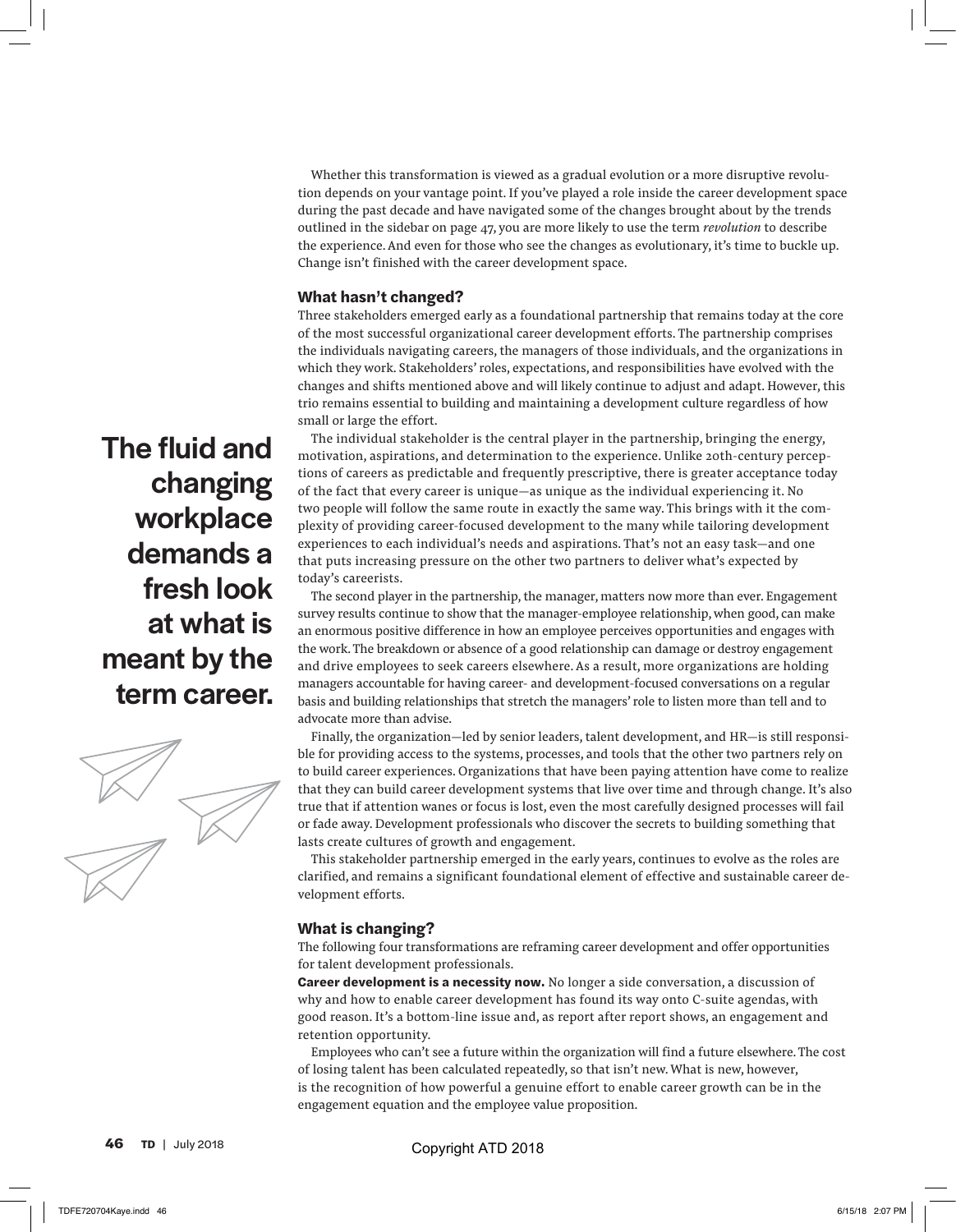The reach of career development efforts has expanded beyond primarily targeting employees identified as high potentials. Development of that talent is still critical, but providing career development to the broader population is essential to maximizing performance and engagement. Forward-thinking organizations are using cost-effective techniques, creative technologies, improved career portals, communities of practice, and web-based delivery methods to provide development that is accessible and adaptable to individual needs and aspirations.

Organizations' futures may depend on their solutions and their ability to offer career development to everyone. **Career audiences are deeper and wider and sometimes invisible.** Career audiences—people who influence the opportunities that come our way—have changed. Today's career audience is no longer an easily identified tidy little circle of individuals who may weigh in. The usual suspects are still there—immediate managers, teammates, direct customers and clients, and maybe a previous boss. But the audience has grown to include a constellation of players, some of whom an individual may not even know personally.

Social media, matrixed structures, and project-based work have produced broader networks and added multiple dimensions to the pool of people who potentially have input into how a person is seen, not just within the organization but also in the industry and possibly even in the work world, depending on the extent of the individual's exposure. Managing a brand has become essential to individuals maneuvering and thriving in this more open landscape of connections.

As the band of observers grows, individuals should place particular care on managing perceptions. Stories of illadvised social media posts or a photograph or joke that affected a job opportunity illustrate how widely an individual's reputation is available and the effect it can have on a career. Learning how to manage this broader brand reach is central to managing a career today.

Organizations are acknowledging and leveraging the power of social media and proactively engaging employees in building and managing their reputations.

**Career paths are transforming into patterns.** Predictable career paths are rare these days. The definition of a career has changed. Career ladders lost rungs or disappeared. Pursuing one dream job risks frustration and disengagement if that job is downsized or outsourced.

Careers have moved away from prescriptive paths to more personalized sets of experiences as individuals today focus on balancing money and meaning when making next-step choices. Contingent workers move into and out of roles and organizations as work and assignments come and go. Careers today are a series of sprints versus a marathon, giving advantage to the agile, flexible careerist.

The fluid and changing workplace demands a fresh look at what is meant by the term career. Savvy talent developers are taking the lead in changing the organizational mindset to one that values and facilitates flexible, self-defined career patterns—

#### **A View From 1983**

In the 1983 *TD* article "Will Your Organization Be Doing Career Development in the Year 2000?" the authors identify five trends they predicted would significantly affect organizational career development in the coming years. Here's how those trends have played out in recent years. **A shift in age distribution of the working population** has occurred as Millennials become the predominant workplace presence. Additionally, significant changes in the ethnic and racial makeup of the U.S. workforce and continuing globalization present a rich mix of cultures and life experiences and a new level of complexity as well as opportunity for organizational careers.

**A slowing of the trend toward early retirement** played out a bit differently than envisioned in 1983. Some workers have delayed retirement, while others have left organizational roles to become contractors or entrepreneurs following downsizing and layoffs. These individuals who by chance or by choice have remained in the workforce still have a desire and need for development at this new career stage.

**An unprecedented boom in technology** continues, at times defying description. Artificial intelligence presents the potential for the replacement of human workers in some roles. The amount of information accessible instantaneously has multiplied exponentially. Free university-level coursework, streaming expert presentations, and open source training provide seemingly unlimited options for learners challenged to select development resources.

**A need for compensatory high touch to offset high-tech** is even more important as individuals work virtually. Absent deliberate and careful attention, this lack of face-to-face, in-person communication can affect the quality and effectiveness of the manager-employee interchange that's essential to development and engagement. **A smashing of the organizational pyramid** happened in some places through delayering. Even where a formal hierarchy remains intact, workers expect to reach across boundaries, communicate

directly with levels above and below their roles, and be treated with respect and valued for their opinions more than ever before, offering a powerful vehicle for two-way mentoring and coaching.

So, 35 years later, it's safe to say that these trends have had a significant impact and will continue to create challenges and opportunities to provide meaningful career development.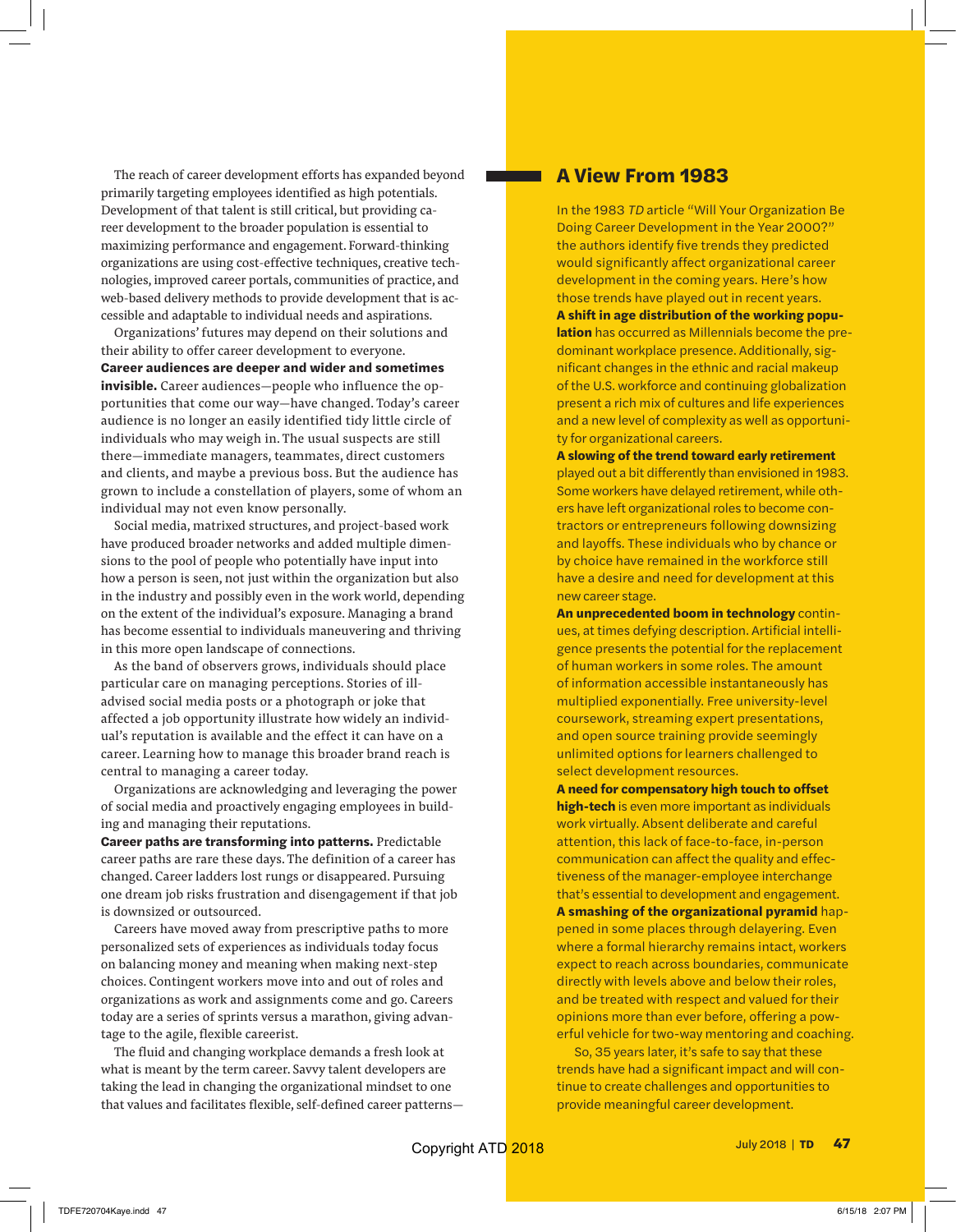## Organizations' futures may depend on their solutions and their ability to offer career development to everyone.

traditional and not so traditional—and opens more doors for talent to choose to stay and grow. **Careers are built on capabilities and soft skills.** Expertise in a role, field, or profession always has been and always will be important. Add to that the fact that the ever-changing world of work has begun to stretch the scope of what someone needs to succeed in a career. A greater emphasis is now placed on soft skills such as emotional intelligence, curiosity, resilience, and creativity, which are now recognized as critical to staying ahead of the competition. These factors are more difficult to evaluate and measure; they're not finite skill sets on a mastery checklist. Instead, individuals must continue to build competence and capability in a constantly evolving mix of areas. And as the call to "do more with less" continues, capacity to take on more is tested repeatedly.

Basic skill sets are not enough anymore. Organizations are taking soft skills seriously. They are investing in building and creating learning experiences that provide opportunities to practice these skills and evaluation methods that ensure accountability. Talent development professionals are perfectly positioned to guide the identification, application, and measurement of these crucial abilities.

#### **What is next?**

The landscape of possibilities for talent development professionals specializing in career development is exciting. Opportunities to grow are being untangled from prescribed paths. Technology is opening more doors to learn in ways that tap into how learning happens and what makes it stick. There's more than just a seat at the table for talent development professionals; there is the potential to create cultures of continuous growth for individuals and the organizations they form. Making certain that what you build rests on a solid foundation requires focus on all three partners.

Individuals need the encouragement, resources, tools, and support to envision their futures. They don't need every possible new app or program, but they do need conversations with managers, coaches, or mentors. They need to take action, be open to learning, be willing to change behaviors, and be introspective enough to clarify their career needs, wants, and aspirations.

Managers need to know how and when to help employees navigate opportunities. In organizations where development resources are plentiful, managers who step in as curators and guides will assist in the selection of the best choices for learning experiences. Where resources are limited, managers who find creative learning methods that cost little or nothing will provide meaningful growth opportunities. Managers must be ready to identify talent and share it—even when it's painful.

Organizations own the messages and methods. The partnership will thrive when the organization integrates growth and development across core processes, instills accountability into the system for all three players, and celebrates those who keep the system alive.

Career development plays a pivotal role in the ecosystem of development-related processes within organizations. Career conversations and experiences that move a career forward add value throughout the life cycle of the employee experience, from recruiting to retirement.

**Beverly Kaye** is the founder of Career Systems International (now doing business as Talent Dimensions) and the author of multiple books on career development and engagement; beverly.kaye@careersystemsintl.com.

**Lindy Williams** is a consultant with Talent Dimensions. With Kaye, she is the co-author of *Up Is Not the Only Way: Rethinking Career Mobility*; lindy.williams@careersystemsintl.com.